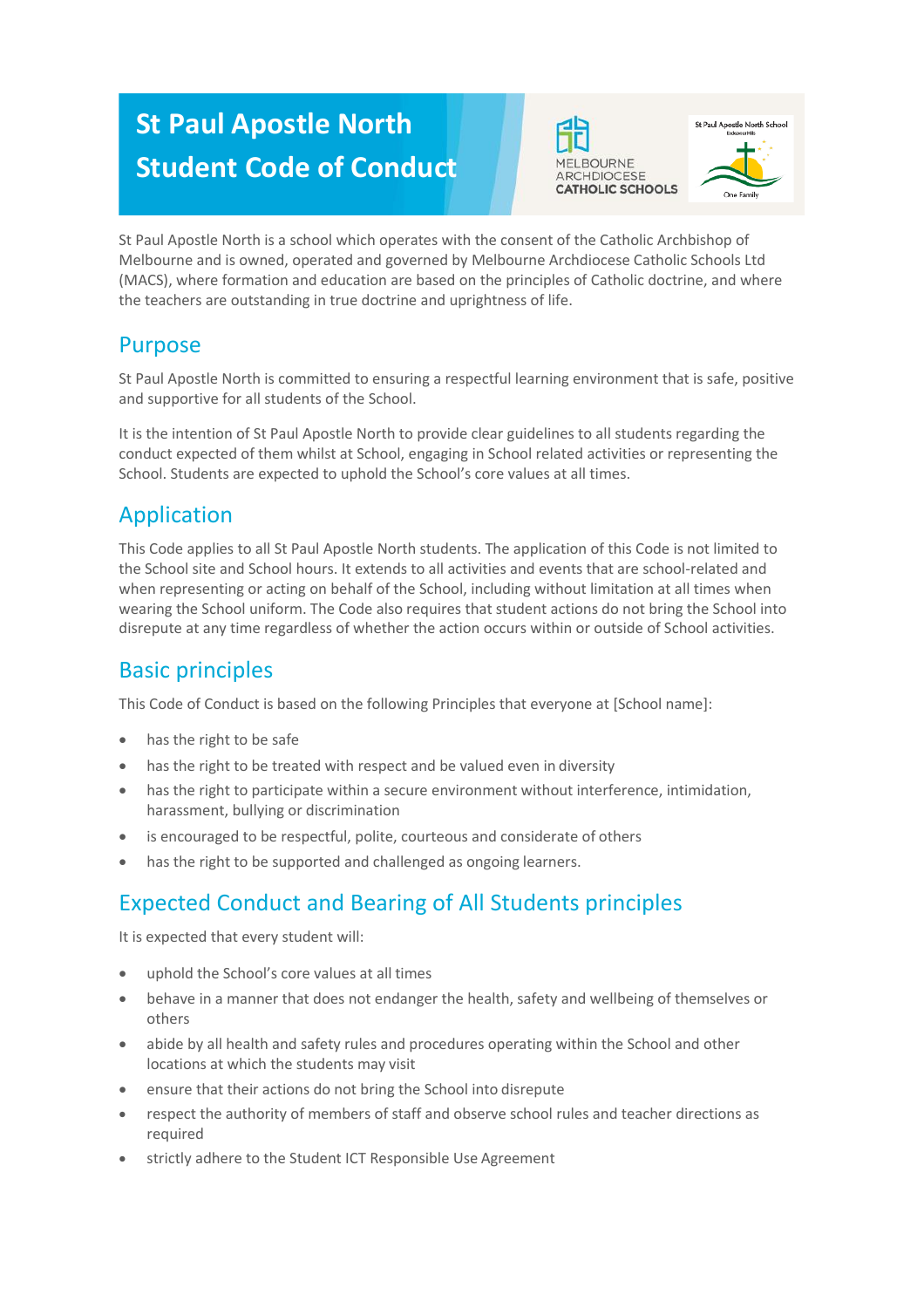- be respectful and supportive of the school's beliefs and values
- behave with courtesy and consideration for others.
- refrain from all forms of bullying, harassment, racial vilification and discrimination of any nature
- report any behaviour of other students that is harmful to other students or to the teachers or School
- support other students, or seek help for other students who need assistance or are in a vulnerable situation
- refrain from behaviour which would interrupt the work of any class or hinder the learning opportunities of other students
- respect school property and the property of staff, contractors, visitors and other students;
- be punctual and attend all classes
- remain in the School grounds during the School day unless otherwise approved by the Principal
- complete work set by teachers promptly and to the best of their ability and to take full advantage of the educational opportunities offered at the School
- dress neatly and with due regard for health, hygiene and safety in accordance with the School's uniform requirements.

### Unacceptable conduct

Unacceptable conduct includes, but is not limited to:

- touching, handling, pushing or otherwise physically or sexually engaging with students or others in a manner which is not appropriate and may endanger the health, safety and wellbeing of that person
- any form of physical or verbal violence including fighting, assault or threats of violence, bullying, name calling, racial discrimination or discrimination on grounds of disability, appearance or religion
- any form of cyber bullying or cyber abuse
- theft or misuse of property belonging to other students or the School
- sending inappropriate, offensive or explicit text messages, photos or videos
- language or conduct which is likely to offend, harass, bully or unfairly discriminate against any student, teacher, contractor or visitor
- the use of inappropriate or profane words or gestures and images
- unacceptable class attendance levels
- being uncooperative with teachers during class or school activities and generally disrupting planned activities.

### Supporting Positive Behaviour

The School's Behaviour Management Policy is based on a model of Positive Behaviour Support. This is a model that acknowledges the positive behaviour of the majority of students, puts strategies into place to model and specifically teach expected behaviours and targets focussed support (including staged sanctions) for the minority of students that do not embrace positive behaviour.

# Breach of Student Code of Conduct

Students who breach the Code of Conduct may be sanctioned by the class teacher or school principal as deemed appropriate given the nature of breach and the age of the student. (cf. Behaviour Management Policy)